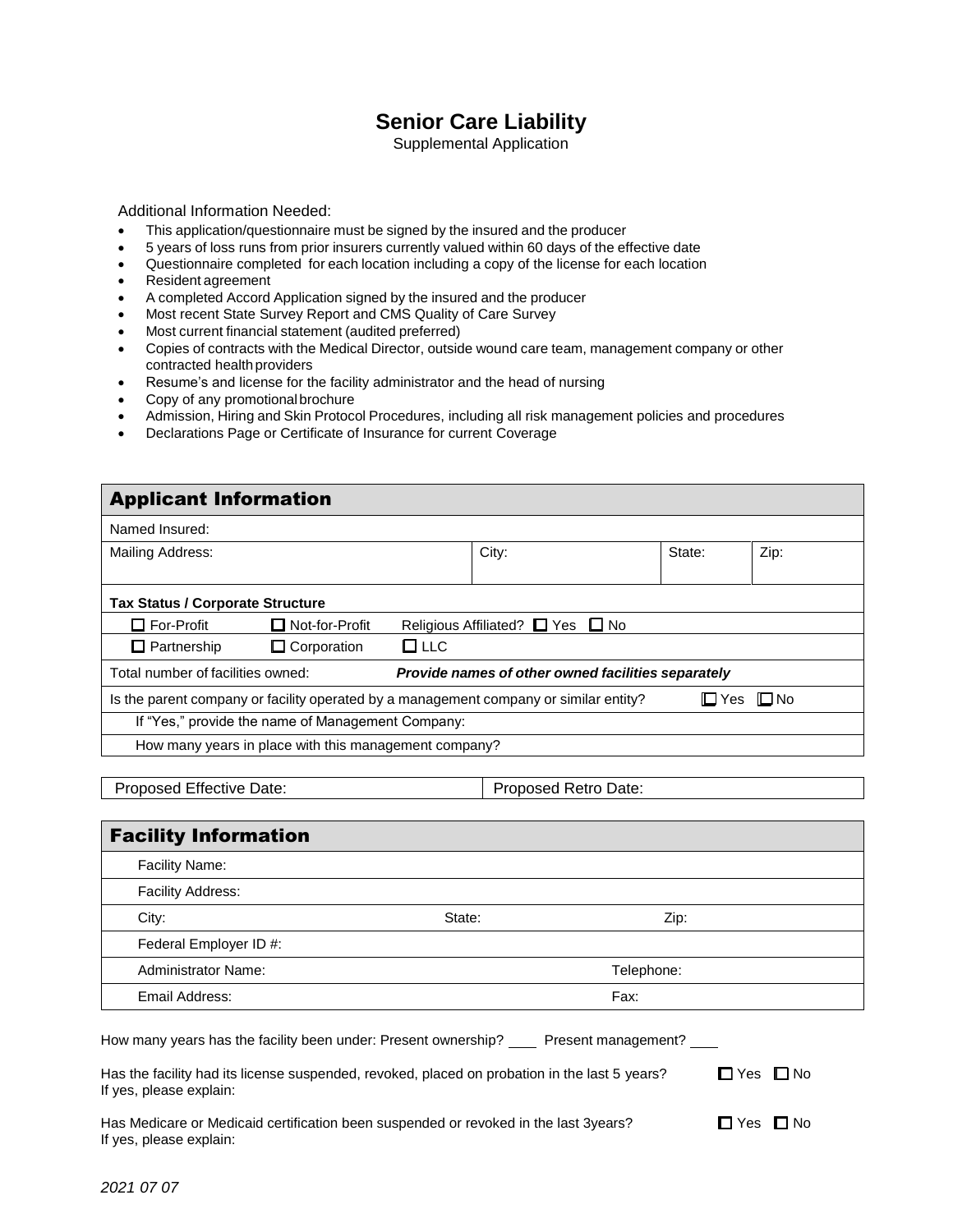|                                                                                                                                                      |                            | Has a state or federal agency fined this facility in the last 3 years? |              | □ Yes<br>$\Box$ No           |
|------------------------------------------------------------------------------------------------------------------------------------------------------|----------------------------|------------------------------------------------------------------------|--------------|------------------------------|
| Has the applicant been designated as a Special Focus Facility within the past 2 years?                                                               |                            |                                                                        |              | $\Box$ Yes $\Box$ No         |
| Has the facility been in Bankruptcy or operating under Receivership in the last 5 years?<br>If yes, please explain:                                  | $\Box$ Yes<br>$\square$ No |                                                                        |              |                              |
| Date of last DOH inspection/survey: ________________                                                                                                 |                            |                                                                        |              |                              |
| Number of deficiencies:<br>Total:<br>D, E, F, G deficiencies: ____<br>F, H, I, J, K, L deficiencies:                                                 |                            |                                                                        |              |                              |
| Was a Corrective Action Plan accepted by the State?                                                                                                  |                            |                                                                        |              | $\Box$ Yes $\Box$ No         |
| How many complaints were investigated in the past three (3) years?                                                                                   |                            |                                                                        |              |                              |
| How many complaints were substantiated?                                                                                                              |                            |                                                                        |              |                              |
| <b>Professional Staff</b>                                                                                                                            |                            |                                                                        |              |                              |
|                                                                                                                                                      |                            |                                                                        |              |                              |
| Length of time at this facility: ______________                                                                                                      |                            |                                                                        |              |                              |
| Length of time as Nursing Home Administrator (NHA): ____________________________                                                                     |                            |                                                                        |              |                              |
| Full time at this facility?                                                                                                                          |                            |                                                                        |              | $\Box$ Yes $\Box$ No         |
| Number of hours at this facility per week? ___                                                                                                       |                            |                                                                        |              |                              |
| Total Number of Administrators at the Facility in the last 5 years:                                                                                  |                            |                                                                        |              |                              |
|                                                                                                                                                      |                            |                                                                        |              |                              |
|                                                                                                                                                      |                            |                                                                        | $\square$ RN | $\square$ LPN                |
|                                                                                                                                                      |                            |                                                                        |              |                              |
| Total Number of Director of Nursing at the Facility in the last 5 years:                                                                             |                            |                                                                        |              |                              |
| Total Number of Nurse Employees:                                                                                                                     |                            |                                                                        |              |                              |
| Category                                                                                                                                             | 1st shift                  | 2nd shift                                                              | 3rd shift    | Turnover %                   |
| RN                                                                                                                                                   |                            |                                                                        |              | %                            |
| LPN/LVN                                                                                                                                              |                            |                                                                        |              | %                            |
| <b>CNA/Personal Caregiver</b><br>Agency / Pool                                                                                                       |                            |                                                                        |              | %<br>%                       |
| Do you require nurses to carry malpractice coverage?                                                                                                 |                            |                                                                        |              | $\Box$ Yes<br>∐ No           |
| Do you verify nursing licenses & CRNA certification upon hire and annually?                                                                          |                            |                                                                        |              | $\Box$ Yes<br>$\square$ No   |
| Are background checks completed for agency and pool employees?                                                                                       |                            |                                                                        |              | $\Box$ Yes<br>$\square$ No   |
| Are any employees member of a labor union?:                                                                                                          |                            |                                                                        |              | $\Box$ Yes<br>$\Box$ No      |
| Are Criminal Background Checks and Sexual Offender Registry Searches performed regularly<br>on ALL staff and volunteers?<br>If "No", please explain: |                            |                                                                        |              | $\Box$ Yes<br>$\Box$ No      |
| Total number of volunteers?                                                                                                                          |                            |                                                                        |              |                              |
| Is there a formal screening & orientation process?                                                                                                   |                            |                                                                        |              | $\square$ No<br>$\sqcup$ Yes |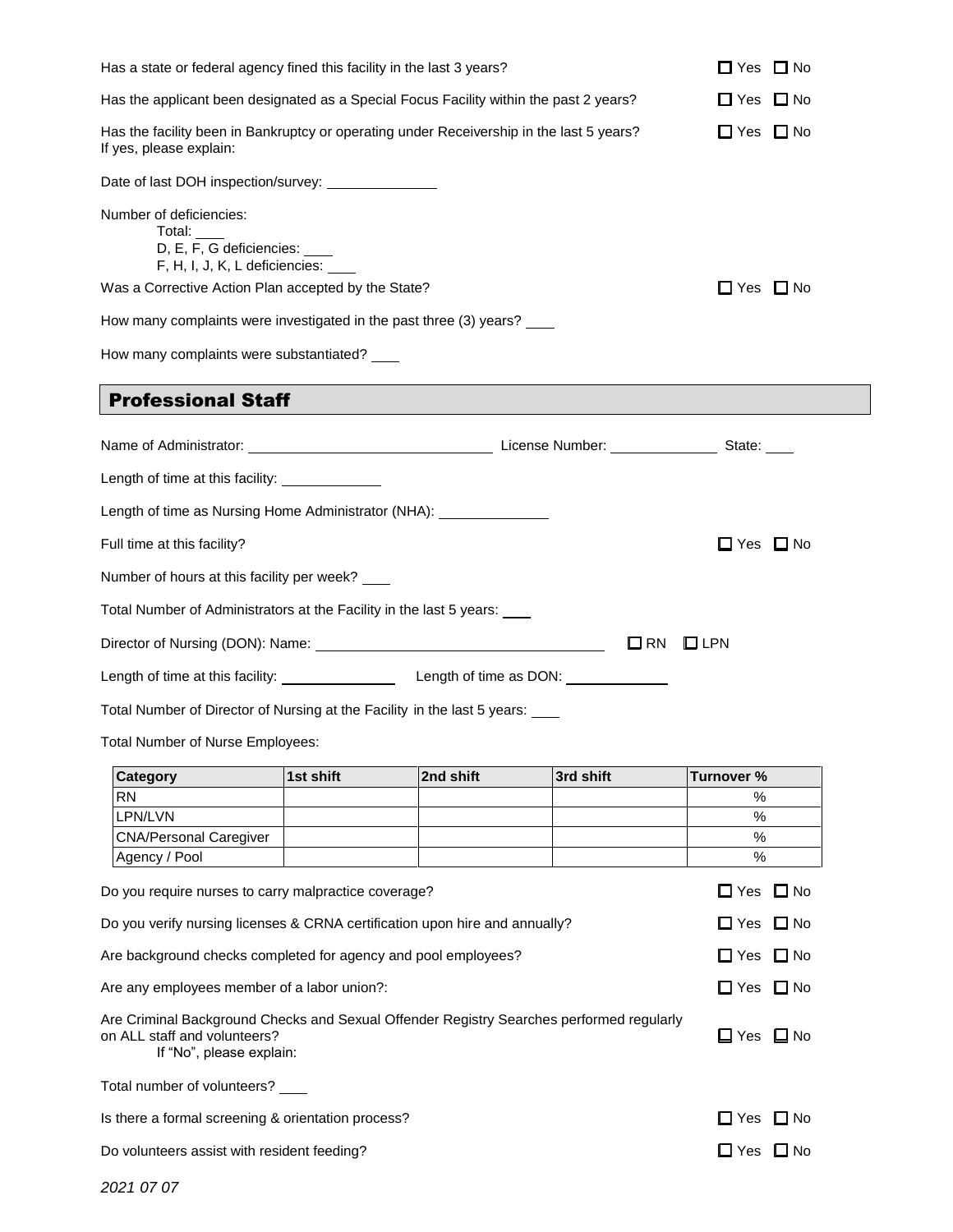Number of physicians: Employed: \_\_\_\_ Contracted: \_\_\_\_

| Do you obtain and review physicians' certificates of malpractice insurance?                                       | $\Box$ Yes $\Box$ No             |                        |
|-------------------------------------------------------------------------------------------------------------------|----------------------------------|------------------------|
| Do you verify:<br>Current professional license?<br>Current DEA license?                                           | $\blacksquare$ Yes<br>$\Box$ Yes | $\Box$ No<br>$\Box$ No |
| Is a physician on site or on call on a 24-hour basis?                                                             | □ Yes                            | $\square$ No           |
| License Number: _________                                                                                         | State:                           |                        |
| Length of time as Medical Director: Medical Specialty:                                                            |                                  |                        |
| $\Box$ Full time at this facility $\Box$ Part time at this facility<br>Number of hours at this facility per week: |                                  |                        |
| Does the Medical Director also act as the attending physician to any residents?<br>If "Yes," how many: ___        | $\Box$ Yes                       | $\Box$ No              |
| Do they maintain separate medical malpractice coverage?                                                           | $\Box$ Yes                       | <b>ITI</b> No          |
| Is there an evaluation of the Medical Director's performance?<br>If "Yes," define:                                | $\Box$ Yes                       | $\square$ No           |

# Description of Services

| <b>Sub Acute / Short</b><br><b>Term Rehab:</b>            | Total Licensed Beds:                 Average Annual Occupancy:                             Average Annual Occupancy:                                                                                 |                                               |  |  |  |
|-----------------------------------------------------------|------------------------------------------------------------------------------------------------------------------------------------------------------------------------------------------------------|-----------------------------------------------|--|--|--|
| <b>Skilled Nursing &amp;</b><br><b>Intermediate Care:</b> | Total Licensed Beds: _____ Average Annual Occupancy: ____                                                                                                                                            |                                               |  |  |  |
| <b>Assisted Living:</b>                                   | Total Licensed Beds: _____ Average Annual Occupancy: _____ ________________                                                                                                                          |                                               |  |  |  |
| <b>Independent Care:</b>                                  | Residents of retirement age who live self-sufficiently & do not receive health care services. They<br>administer own medications without assistance.<br>a. What are the total numbers of units? ____ |                                               |  |  |  |
|                                                           | b. Is there a daily mechanism to keep track of residents?<br>If "Yes," explain procedure:                                                                                                            | $\Box$ Yes $\Box$ No                          |  |  |  |
|                                                           | c. What are the total numbers of residents at full occupancy?                                                                                                                                        |                                               |  |  |  |
|                                                           | d. Are Residents allowed to have home health care aides?<br>$\Box$ Yes<br>$\Box$ No                                                                                                                  |                                               |  |  |  |
|                                                           | e. Are the aides contracted independently?<br>Through facility?                                                                                                                                      | ∃ Yes<br>$\Box$ No<br>$\Box$ Yes<br>$\Box$ No |  |  |  |
|                                                           | Are there common dining facilities?<br>f.                                                                                                                                                            | $\Box$ No<br>$\Box$ Yes                       |  |  |  |
|                                                           | Do individual units have cooking appliances (excluding microwaves)?<br>q.<br>If "Yes," Check type: $\Box$ Gas $\Box$ Electric                                                                        | $\Box$ Yes<br>$\Box$ No                       |  |  |  |
| <b>Adult Day Care:</b>                                    | Total Number of licensed slots:<br>a.                                                                                                                                                                |                                               |  |  |  |
|                                                           | Average Daily Participants:<br>b.                                                                                                                                                                    |                                               |  |  |  |
|                                                           | Hours of operation: <u>contained</u><br>c.                                                                                                                                                           |                                               |  |  |  |
|                                                           | Do you provide transportation to or from?<br>d.                                                                                                                                                      | ⊟ Yes<br>L INo                                |  |  |  |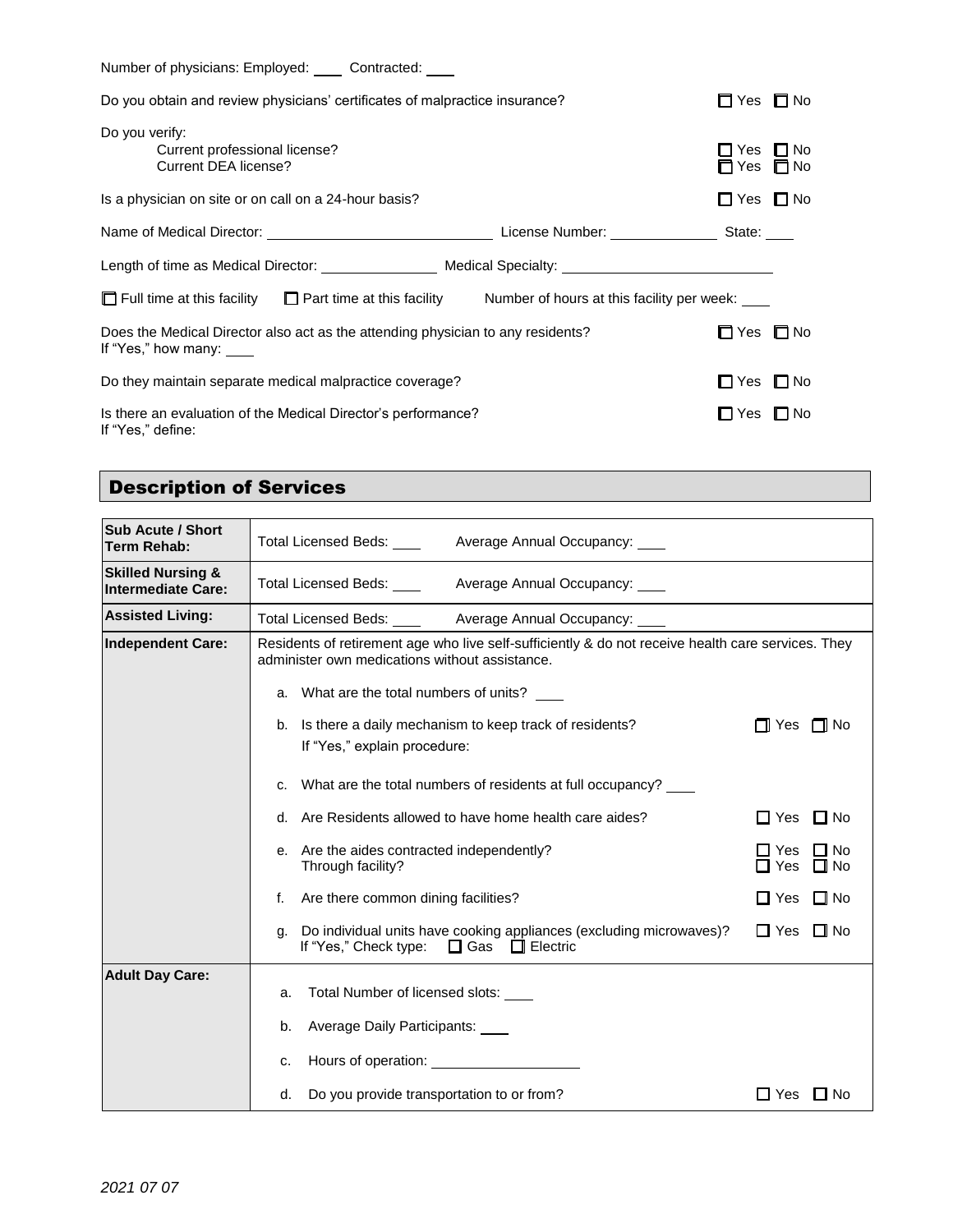| <b>Ventilator Beds:</b>                                                                               | a.<br>b.                                                                                                          |           | Number of Licensed Beds:<br>Annual Average Occupancy: |                                                                                |              |               |                         |
|-------------------------------------------------------------------------------------------------------|-------------------------------------------------------------------------------------------------------------------|-----------|-------------------------------------------------------|--------------------------------------------------------------------------------|--------------|---------------|-------------------------|
|                                                                                                       |                                                                                                                   |           |                                                       | If you have any Ventilator Beds, please complete the Ventilator Bed Supplement |              |               |                         |
| Alzheimer's or<br><b>Memory Impairment</b><br>Unit                                                    | Locked or secured unit for residents with Alzheimer's, memory impairment or have been deemed<br>an elopement risk |           |                                                       |                                                                                |              |               |                         |
|                                                                                                       | a.                                                                                                                |           | Number of Available Beds: ____                        |                                                                                |              |               |                         |
|                                                                                                       | b.                                                                                                                |           | Annual Average Occupancy:                             |                                                                                |              |               |                         |
|                                                                                                       | c.                                                                                                                |           | Is Wanderguard or similar system used?                |                                                                                |              |               | $\Box$ Yes<br>$\Box$ No |
|                                                                                                       | d.                                                                                                                |           | Are all exits secured with alarms?                    |                                                                                |              |               | $\Box$ Yes $\Box$ No    |
| Home Health or<br><b>Hospice</b>                                                                      |                                                                                                                   |           | Total Licensed Beds: ____                             | Average Annual Occupancy: ____                                                 |              |               |                         |
| Number of residents by age range:                                                                     |                                                                                                                   |           |                                                       |                                                                                |              |               |                         |
| $<$ 30 □                                                                                              | $=$ 30-64 $\Box$                                                                                                  |           | $= 65-74$ $\Box$                                      | $=75-84$<br>$=85-94$ $\Box$                                                    |              | $>94$ $\Box$  |                         |
| If any residents are under 65, please provide details of medical conditions requiring Long Term Care. |                                                                                                                   |           |                                                       |                                                                                |              |               |                         |
| Percentage of residents that are ambulatory:                                                          |                                                                                                                   |           |                                                       |                                                                                |              |               |                         |
| <b>Additional Services:</b>                                                                           |                                                                                                                   |           |                                                       |                                                                                |              |               |                         |
| <b>Service Provided</b>                                                                               |                                                                                                                   |           | # of Residents/<br>Visits                             | <b>Service Provided</b>                                                        |              |               | # of Residents          |
| Home Health Care                                                                                      | Yes                                                                                                               | $\Box$ No |                                                       | Brain Trauma Unit                                                              | $\sqcap$ Yes | $\Box$ No     |                         |
| <b>Bariatric Care</b>                                                                                 | Yes                                                                                                               | No        |                                                       | <b>Tracheostomy Care</b>                                                       | Yes          | п<br>No       |                         |
| Tube Feeding                                                                                          | $\Box$ Yes                                                                                                        | $\Box$ No |                                                       | <b>AIDS Unit</b>                                                               | Yes          | Π No          |                         |
| <b>Chemical Dependency</b><br><b>Treatment Unit</b>                                                   | $\Box$ Yes                                                                                                        | $\Box$ No |                                                       | Locked Behavioral Unit   Yes                                                   |              | $\Box$ No     |                         |
| Do you provide any other services to your residents or the community?                                 |                                                                                                                   |           |                                                       |                                                                                |              | $\square$ Yes | ∏ No                    |

If "Yes," describe:

#### **Ulcers:**

| ACQUIRED Ulcers in the past 12 months:                                                                                                                                      | Stage 1 or 2: | Stage 3: | Stage 4:              |
|-----------------------------------------------------------------------------------------------------------------------------------------------------------------------------|---------------|----------|-----------------------|
| <b>INHERITED Ulcers in the past 12 months:</b>                                                                                                                              | Stage 1 or 2: | Stage 3: | Stage 4:              |
| Do you have an outside wound care consultant?<br>If yes, please provide name, start date and copy of contract:                                                              |               |          | ∐ Yes □ No            |
| Do you have an internal wound care team?<br><b>Elopements &amp; Falls</b>                                                                                                   |               |          | ∐ Yes ∐ No            |
| Number of elopements in past three years:<br>Are Elopement assessment protocols in place to identify residents at risk?:<br>How often are Elopement assessments performed?: |               |          | l⊟ Yes<br>I I No      |
| Are Fall assessment protocols in place to identify residents at risk?:<br>How often are assessments performed?                                                              |               |          | <b>⊡</b> No<br>l⊟ Yes |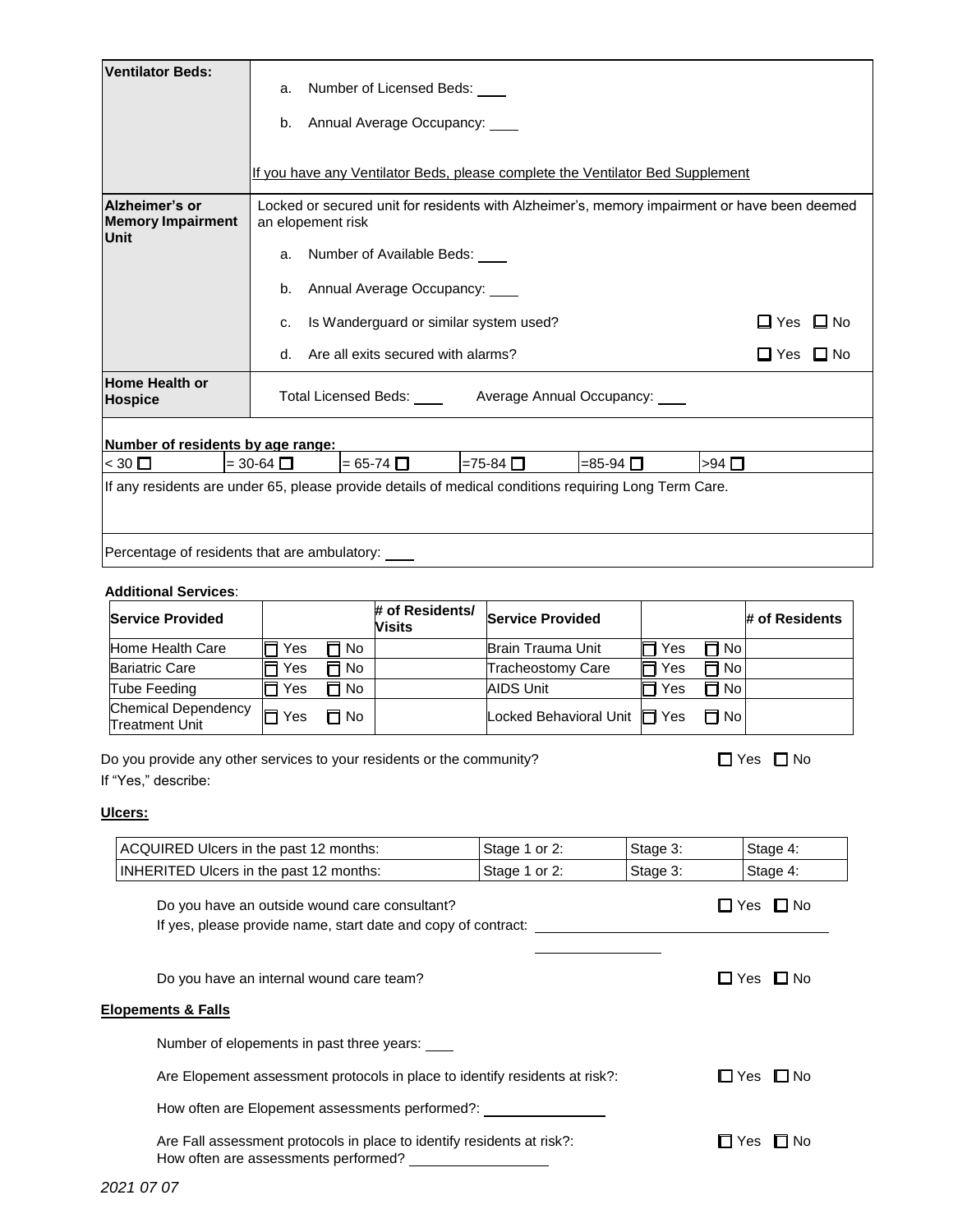#### **Other:**

| Does the facility have resident admission criteria?<br>If "Yes," describe criteria:                         | □ Yes □ No           |  |
|-------------------------------------------------------------------------------------------------------------|----------------------|--|
| How often are assessments performed?                                                                        |                      |  |
| Does the facility have written guidelines to determine when a resident no longer qualifies<br>for services? | $\Box$ Yes $\Box$ No |  |
| Does the facility have the right to transfer a resident whose needs exceed the services<br>of the facility? | $\Box$ Yes $\Box$ No |  |
| Total Number of nurse employees:                                                                            |                      |  |

## Risk Management

| Is there a risk management program implemented throughout this facility?                                                                                    | $\Box$ No<br>□ Yes      |
|-------------------------------------------------------------------------------------------------------------------------------------------------------------|-------------------------|
| Who is the designated risk manager?<br><u> Who is the designated risk manager?</u>                                                                          |                         |
| How long has the risk manager been in that position?                                                                                                        |                         |
| Is there an "incident reporting" policy?                                                                                                                    | $\Box$ Yes<br>$\Box$ No |
| Are all incident reports reviewed by the risk manager and medical director?                                                                                 | $\Box$ Yes $\Box$ No    |
| Are incidents trended and presented to the quality/risk management committee?                                                                               | $\Box$ Yes $\Box$ No    |
| What security measures are used to control unauthorized entrances and exits from the facility?                                                              |                         |
| How are medications stored?                                                                                                                                 |                         |
| Are records kept on drug supplies and dispersal?                                                                                                            | □ Yes □ No              |
| Is a licensed pharmacist on staff?                                                                                                                          | $\Box$ Yes $\Box$ No    |
| Is an outside pharmacy used?                                                                                                                                | □ Yes □ No              |
| Are admission, discharge and transfer criteria established?                                                                                                 | $\Box$ Yes $\Box$ No    |
| Who ensures compliance with these established criteria? ________________________                                                                            |                         |
| Does facility have advance written consent from resident or guardian that allows medical care be<br>provided when necessary?                                | $\Box$ Yes $\Box$ No    |
| Does facility have a written procedure for reporting resident abuse?                                                                                        | $\Box$ Yes $\Box$ No    |
|                                                                                                                                                             |                         |
| Are policies in place immediate suspension/termination of employees suspected of abuse?                                                                     | $\Box$ Yes $\Box$ No    |
| Does facility have a formal grievance procedure in place to address resident/family complaints?<br>If "Yes", please provide the written policy / procedure: | □ Yes<br>$\Box$ No      |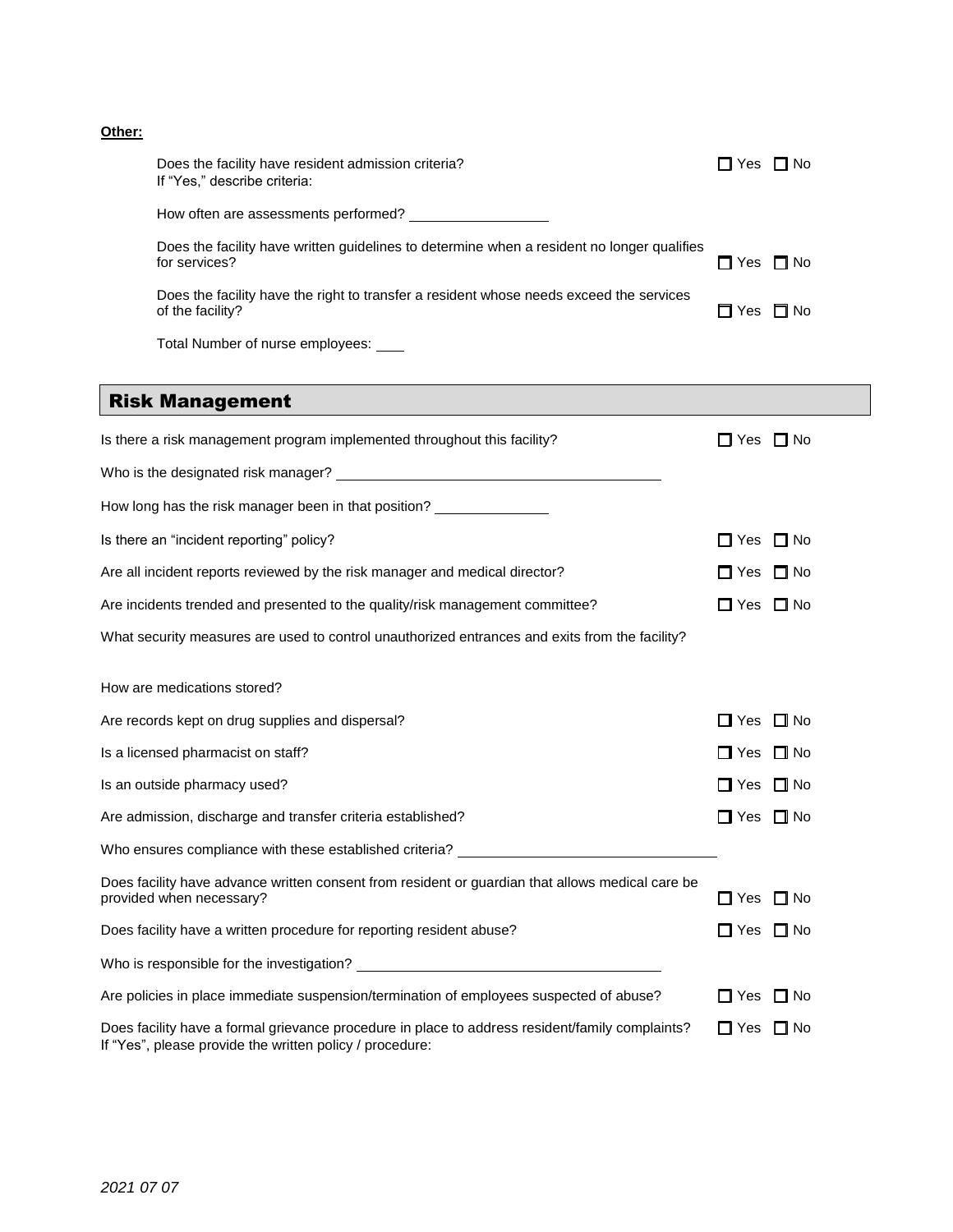## Consultants/ Independent Contractors

Indicate which of the following services are (1) contracted to you at this facility, (2) if a contract is in place and (3) if you listed as an additional insured on the contractor's policy.

| <b>Services</b>                                                                                                                                                                                                                | <b>Is service</b>                  | Is a contract in                                       | Insured listed as an          |  |
|--------------------------------------------------------------------------------------------------------------------------------------------------------------------------------------------------------------------------------|------------------------------------|--------------------------------------------------------|-------------------------------|--|
|                                                                                                                                                                                                                                | contracted?                        | place?                                                 | <b>Additional Insured?</b>    |  |
| Physicians                                                                                                                                                                                                                     | ∩ No<br>Yes<br>П                   | ⊐ No<br>$\Box$ Yes                                     | $\square$ No<br>Yes           |  |
| Dental                                                                                                                                                                                                                         | Yes<br>$\Box$ No<br>П              | $\Box$ No<br>$\square$ Yes                             | $\square$ No<br>$\Box$ Yes    |  |
| Nursing                                                                                                                                                                                                                        | Yes<br>∃ No                        | <b>No</b><br>Yes<br>$\overline{\phantom{a}}$<br>$\Box$ | □ No<br>Yes                   |  |
| <b>Mental Health</b>                                                                                                                                                                                                           | <b>No</b><br>Yes                   | No<br>П<br>Yes<br>- 1                                  | $\square$ No<br>Yes           |  |
| Pharmaceutical                                                                                                                                                                                                                 | <b>No</b>                          | $\Box$ No                                              | $\square$ No                  |  |
|                                                                                                                                                                                                                                | Yes                                | $\square$ Yes                                          | Yes                           |  |
| <b>Physical Therapy</b>                                                                                                                                                                                                        | Yes                                | $\square$ No                                           | $\square$ No                  |  |
|                                                                                                                                                                                                                                | No                                 | $\Box$ Yes                                             | $\Box$ Yes                    |  |
| Occupational Therapy                                                                                                                                                                                                           | <b>No</b><br>Yes<br>$\blacksquare$ | $\square$ No<br>$\square$ Yes                          | $\square$ No<br>$\square$ Yes |  |
| Speech Therapy                                                                                                                                                                                                                 | Yes<br><b>No</b>                   | $\Box$ No<br>Yes<br>П                                  | $\square$ No<br>Yes           |  |
| Dietary                                                                                                                                                                                                                        | Yes<br>No L                        | $\square$ No<br>$\Box$<br>Yes                          | $\square$ No<br>Yes           |  |
| X-Ray                                                                                                                                                                                                                          | ∃ No<br>Yes                        | $\square$ No<br>Yes<br>П                               | $\square$ No<br>Yes           |  |
| <b>Medical Records</b>                                                                                                                                                                                                         | ⊐ No                               | $\square$ No                                           | $\square$ No                  |  |
|                                                                                                                                                                                                                                | Yes                                | $\square$ Yes                                          | $\Box$ Yes                    |  |
| Laboratory                                                                                                                                                                                                                     | Yes<br><b>No</b>                   | $\square$ No<br>Yes<br>П.                              | $\square$ No<br>Yes<br>LΙ     |  |
| Wound Care Management                                                                                                                                                                                                          | Yes                                | $\square$ No                                           | $\square$ No                  |  |
|                                                                                                                                                                                                                                | <b>No</b>                          | $\square$ Yes                                          | $\Box$ Yes                    |  |
| <b>Recreational Services</b>                                                                                                                                                                                                   | <b>No</b>                          | $\square$ No                                           | $\square$ No                  |  |
|                                                                                                                                                                                                                                | Yes                                | $\Box$ Yes                                             | $\Box$ Yes                    |  |
| Transportation                                                                                                                                                                                                                 | $\Box$ No                          | $\square$ No                                           | $\square$ No                  |  |
|                                                                                                                                                                                                                                | Yes                                | $\square$ Yes                                          | $\square$ Yes                 |  |
| Barber/Beautician                                                                                                                                                                                                              | Yes                                | $\square$ No                                           | $\square$ No                  |  |
|                                                                                                                                                                                                                                | ⊐ No                               | $\square$ Yes                                          | $\Box$ Yes                    |  |
| Food                                                                                                                                                                                                                           | Yes                                | $\square$ No                                           | $\square$ No                  |  |
|                                                                                                                                                                                                                                | ⊐ No                               | $\Box$ Yes                                             | ∐ Yes                         |  |
| Laundry                                                                                                                                                                                                                        | Yes                                | $\Box$ Yes                                             | $\square$ No                  |  |
|                                                                                                                                                                                                                                | □ No                               | $\Box$ No                                              | Yes                           |  |
| Other: <u>www.community.com</u>                                                                                                                                                                                                | $\Box$ Yes                         | $\Box$ No                                              | $\Box$ No                     |  |
|                                                                                                                                                                                                                                | $\Box$ No                          | $\Box$ Yes                                             | $\Box$ Yes                    |  |
| Other: and the contract of the contract of the contract of the contract of the contract of the contract of the contract of the contract of the contract of the contract of the contract of the contract of the contract of the | $\Box$ Yes                         | $\Box$ No                                              | $\Box$ No                     |  |
|                                                                                                                                                                                                                                | $\Box$ No                          | $\Box$ Yes                                             | □ Yes                         |  |
| Have certificates of insurance been obtained from independent contractors?                                                                                                                                                     |                                    |                                                        | $\square$ Yes<br>∐ No         |  |
| □ Yes<br>$\Box$ No<br>Are these reviewed annually?                                                                                                                                                                             |                                    |                                                        |                               |  |

## Property/ Life Safety Information

| Are smoking residents supervised and/or in designated areas?                                                                                                | l⊟ Yes L⊟ No                     |
|-------------------------------------------------------------------------------------------------------------------------------------------------------------|----------------------------------|
| How many exits (other than front doorway) are there?<br>Are these equipped with panic alarms?                                                               | $\Box$ Yes $\Box$ No             |
| Do alarms ring into central security desk or nurses station?                                                                                                | $\Box$ Yes $\Box$ No             |
| Is building protected (100%) throughout by an automatic sprinkler system?<br>If not 100%, please advise which areas are not protected:                      | $\Box$ Yes $\Box$ No             |
| Are all alarm signals monitored by central station or the responding fire department?                                                                       | $\Box$ Yes $\Box$ No             |
| Is there a written emergency plan covering fire, natural disasters and threats:<br>If "Yes," do employees receive instruction training regarding this plan? | $\Box$ Yes $\Box$ No<br>ΠYes ΠNo |
| In cooking areas (other than independent living units), is there a fire suppression system?                                                                 | $\Box$ Yes $\Box$ No             |
| Is there a hood and grease filter?                                                                                                                          | $\Box$ No<br>$\Box$ Yes          |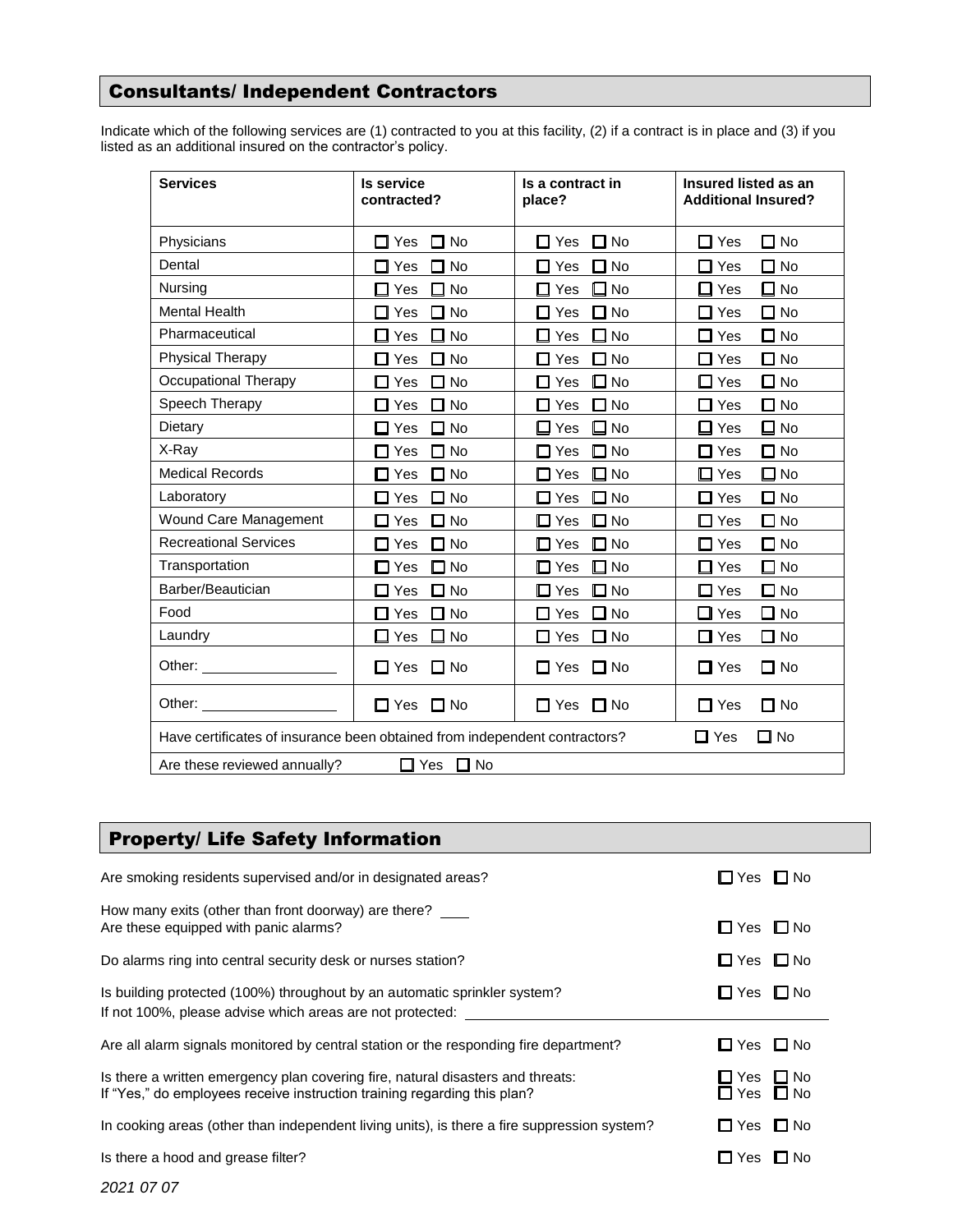| Are hardwire smoke detectors in resident rooms/apartments?                                                                                                 |                                                                                                                                                                                   | $\Box$ Yes $\Box$ No |                      |  |  |
|------------------------------------------------------------------------------------------------------------------------------------------------------------|-----------------------------------------------------------------------------------------------------------------------------------------------------------------------------------|----------------------|----------------------|--|--|
| Are doors equipped with approved self-closing devices where required?                                                                                      |                                                                                                                                                                                   | $\Box$ Yes $\Box$ No |                      |  |  |
| If a multi-story building, are non-ambulatory residents on lower floors (1st/2nd)?                                                                         |                                                                                                                                                                                   | $\Box$ Yes $\Box$ No |                      |  |  |
|                                                                                                                                                            | Is video surveillance used?<br>If "Yes," where does it record and how long are recordings kept? ________________                                                                  | $\Box$ Yes $\Box$ No |                      |  |  |
|                                                                                                                                                            | Are emergency call buttons in each room/unit?                                                                                                                                     | $\Box$ Yes $\Box$ No |                      |  |  |
| Are intercoms or bells provided for each resident room?                                                                                                    |                                                                                                                                                                                   | $\Box$ Yes $\Box$ No |                      |  |  |
| Any Swimming Pools?                                                                                                                                        |                                                                                                                                                                                   | $\Box$ Yes $\Box$ No |                      |  |  |
|                                                                                                                                                            | Are there saunas and/or hot tubs?                                                                                                                                                 | $\Box$ Yes $\Box$ No |                      |  |  |
| Is Liquor or Alcohol served?                                                                                                                               |                                                                                                                                                                                   | $\Box$ Yes $\Box$ No |                      |  |  |
| If yes, please explain:                                                                                                                                    | Any Child Day Care services?                                                                                                                                                      | □ Yes □ No           |                      |  |  |
|                                                                                                                                                            | <b>Commercial Automobile</b>                                                                                                                                                      |                      |                      |  |  |
| Do you contract with a transport service (i.e. ambulance, buses, vans) to transport residents?                                                             |                                                                                                                                                                                   |                      | $\Box$ Yes $\Box$ No |  |  |
| Do employees transport residents in their own automobiles?                                                                                                 |                                                                                                                                                                                   | $\Box$ Yes $\Box$ No |                      |  |  |
|                                                                                                                                                            |                                                                                                                                                                                   |                      |                      |  |  |
| Do you require them to carry minimum insurance limits?                                                                                                     |                                                                                                                                                                                   | $\Box$ Yes $\Box$ No |                      |  |  |
| Do volunteers operate any vehicles?                                                                                                                        |                                                                                                                                                                                   | $\Box$ Yes $\Box$ No |                      |  |  |
| Are driving records reviewed annually?                                                                                                                     |                                                                                                                                                                                   | $\Box$ Yes $\Box$ No |                      |  |  |
|                                                                                                                                                            | CLAIMS MADE LIABILITY WITH PRIOR ACTS DATE ONLY                                                                                                                                   |                      |                      |  |  |
| 1.                                                                                                                                                         | Have all Lawsuits, Attorney Letters / Requests, Claims and Legal Proceedings<br>been reported to your current insurer?                                                            | $\Box$ Yes $\Box$ No |                      |  |  |
| 2.                                                                                                                                                         | Are you aware of any Incidents, Occurrences, Circumstances or Events in the past<br>12 months that meet the criteria below AND have NOT been reported to your current<br>insurer? | $\Box$ Yes $\Box$ No |                      |  |  |
| Breach of Standard of Care that result in injury or adverse outcome. This includes an internal investigation with a<br>substantiated or confirmed finding. |                                                                                                                                                                                   |                      |                      |  |  |
| Any Injury requiring Hospitalization, Emergency Room Visit or Transfer to another Medical or Nursing Facility.                                             |                                                                                                                                                                                   |                      |                      |  |  |

Examples are:

- Broken bones from a Fall
- Soft tissue injury from a slip
- Hospitalization for ulcer related issues
- Medication Error resulting in injury / illness
- Suicide or attempted suicide
- Injuries to a visitor

**Physical, Verbal or Sexual Abuse**: any "substantiated" or inconclusive finding involving physical / verbal abuse, sexual molestation or improper contact. This includes resident on resident altercations with injuries.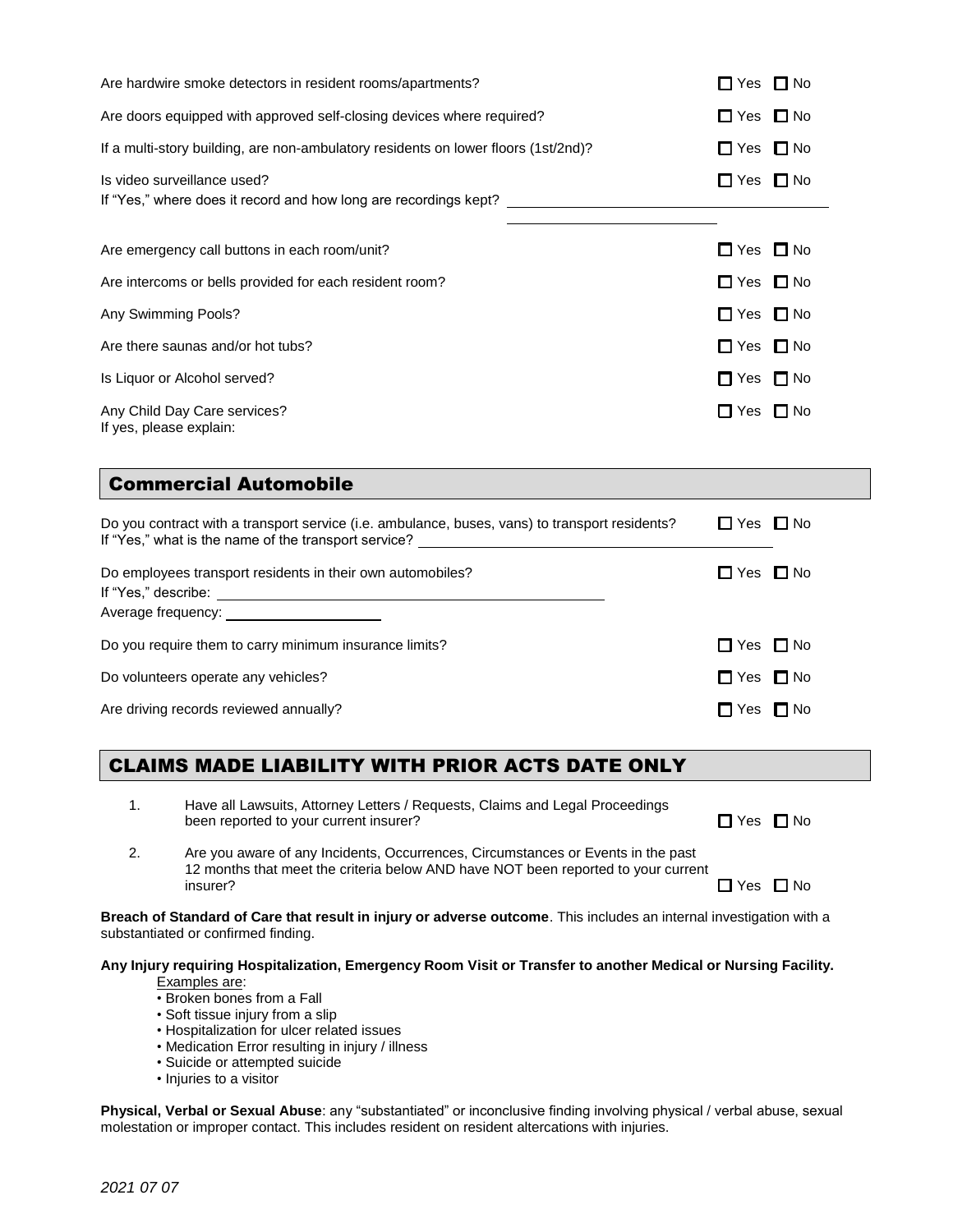**Investigation by an official agency that results in a substantiated finding.** This includes any law enforcement agency. Examples are:

- State Attorney General presses charges against facility employees for care related issues
- Complaint survey from a family member results in a substantiated finding or citation.

**Threat by a family member, resident or guardian to take legal action or approach the media**. This includes request for records or actual negative media coverage

#### **Elopement / unauthorized resident absence that results in injury, illness or death**

**Resident cited as basis for a "G" level or higher survey deficiency**: any "G" level or higher deficiency in the last 2 years or 2 DOH survey cycles that cited a specific resident.

Any incident, circumstance, occurrence or event you believe may result in a "Claim" or request for damages

**If the answer to any of the above is "Yes", be advised such incidents or occurrences should be reported to your current insurer prior to policy expiration. Failure to properly report all "claims" and incidents or occurrences that could give rise to a "claim" may result in coverage for such "claims", incidents & occurrences being denied by a subsequent insurer**.

The persons signing this "Application**"** declare that to the best of their knowledge the statements set forth herein and the information in the materials submitted herewith are true and correct and that reasonable efforts have been made to obtain sufficient information from all proposed "Insureds" to facilitate the proper and accurate completion of this "Application**"** for the proposed policy. Signing this "Application**"** does not bind the undersigned to purchase the insurance, but this "Application**"** shall be the basis of the contract should a policy be issued.

It is agreed by all concerned that the particulars and statements contained in this "Application**"** are true and shall be deemed material to the decision of the "Insurer" to issue the insurance. The undersigned agree that if after the date of this "Application" and prior to the effective date of any policy based on this "Application", any occurrence, event, incident or other circumstance should render any of the information contained in this "Application" inaccurate or incomplete, then the undersigned shall notify the "Insurer" of such occurrence, event, incident or circumstance and shall provide the "Insurer" with information that would compete, update or correct such information. In such event, the "Insurer" in its sole discretion may modify or withdraw any outstanding quotation. The "Insurer" shall maintain on file this "Application", including material submitted therewith, which shall be considered to be physically attached to and part of the Policy, if issued. The information requested in this "Application" is for underwriting purposed only and does not constitute notice to the "Insurer" under any policy of a Claim or potential claim. All such notices must be submitted to the "Insurer" pursuant to the terms of the Policy, if and when issued.

**FRAUD WARNING:** Any person who knowingly and with intent to defraud any insurance company or other person files an "Application" for insurance or statement of claim containing any materially false information or conceals for the purpose of misleading, information concerning any fact material thereto commits a fraudulent insurance act, which is a crime and subjects such person to criminal and civil penalties. (Not applicable in AL, CO, DC, FL, KS, LA, ME, MD, MN, NE, NY, OH, OK, OR, RI, TN, VA, VT, orWA.)

**NOTICE TO ALABAMA APPLICANTS:** Any person who knowingly presents a false or fraudulent claim for payment of a loss or benefit or who knowingly presents false information in an "Application" for insurance is guilty of a crime and may be subject to restitution fines or confinement in prison, or any combination thereof.

**NOTICE TO COLORADO APPLICANTS:** It is unlawful to knowingly provide false, incomplete, or misleading facts or information to an insurance company for the purpose of defrauding or attempting to defraud the company. Penalties may include imprisonment, fines, denial of insurance, and civil damages. Any insurance company or agent of an insurance company who knowingly provides false, incomplete, or misleading facts or information to a policy holder or claimant for the purpose of defrauding or attempting to defraud the policy holder or claimant with regard to a settlement or award payable from insurance proceeds shall be reported to the Colorado Division of Insurance within the Department of Regulatory Agencies.

**WARNING TO DISTRICT OF COLUMBIA APPLICANTS:** It is a crime to provide false or misleading information to an insurer for the purpose of defrauding the insurer or any other person. Penalties include imprisonment and/or fines. In addition, an insurer may deny insurance benefits if false information materially related to a claim was provided by the Applicant.

**NOTICE TO FLORIDA APPLICANTS:** Any person who knowingly and with intent to injure, defraud, or deceive any in‐ surer files a statement of claim or an "Application" containing any false, incomplete, or misleading information is guilty of a felony of the third degree.

**NOTICE TO KANSAS APPLICANTS:** Any person who, knowingly and with intent to defraud, presents, causes be presented or prepares with knowledge or belief that it will be presented to or by an insurer, purported insurer, broker or any agent thereof, any written statement as part of, or in support of, an "Application" for the issuance of, or the rating of an insurance policy for personal or commercial insurance, or a claim for payment or other benefit pursuant to an insurance policy for commercial or personal insurance which such person knows to contain materially false information concerning any fact material thereto; or conceals, for the purpose of misleading, information concerning any fact material thereto, commits a fraudulent insurance act, which is a crime and subjects such person to criminal and civil penalties.

**NOTICE TO LOUISIANA APPLICANTS:** Any person who knowingly presents a false or fraudulent claim for payment of a